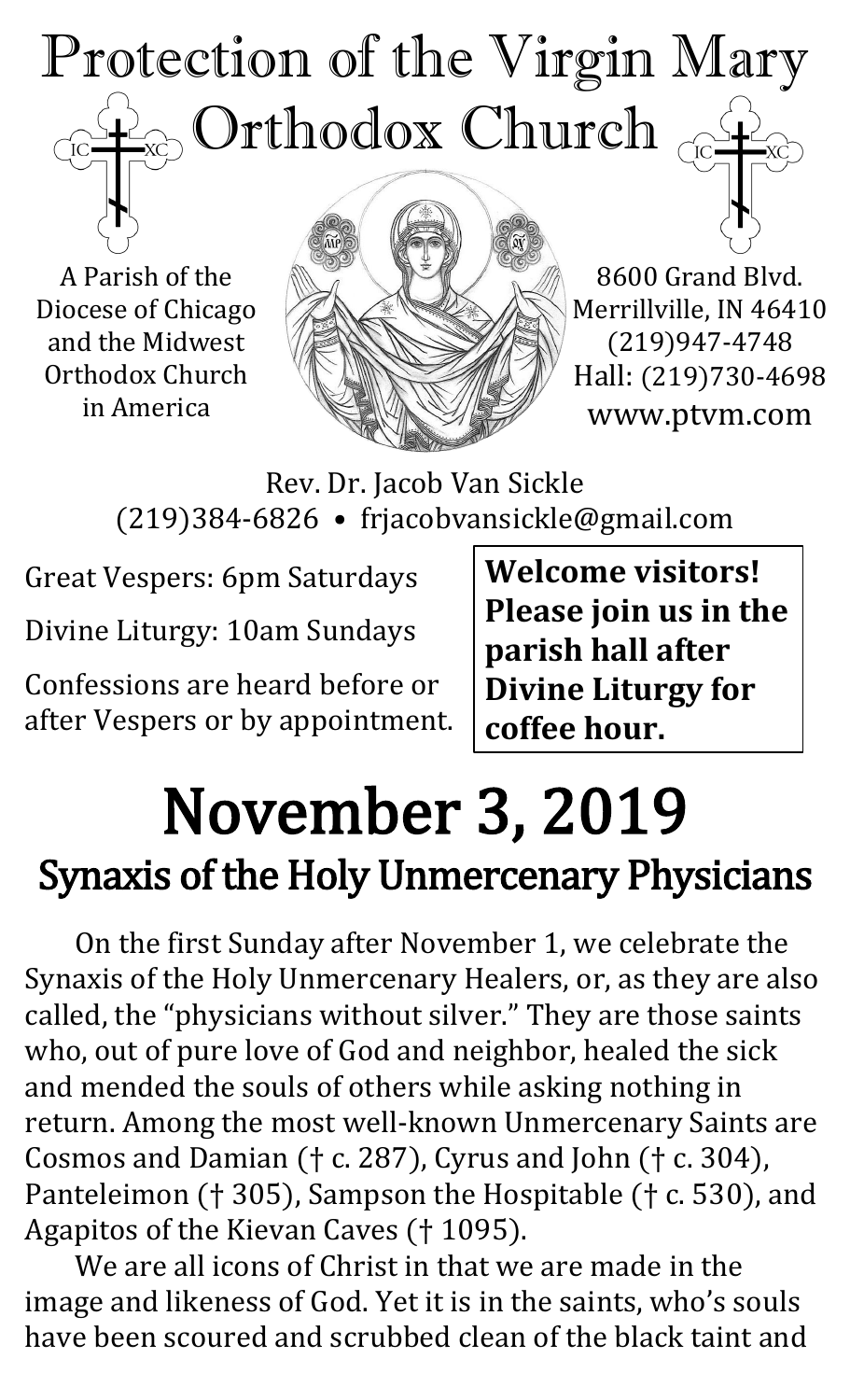deformity of sin, that this image of Christ is made clear, and it shines through in the life of the saint – each in their own particular way. In the Unmercenary Healers, we see the image of Christ the True Physician; their whole lives and their very being pointed to Christ. The holy brothers, Sts. Cosmas and Damian, told the sick: "It is not by our own power that we treat you, but by the power of Christ, the true God. Believe in him and be healed."

## HYMNS OF THE DAY

#### Tone 3 – Resurrectional Troparion

Let the heavens rejoice! Let the earth be glad! For the Lord has shown strength with His arm. He has trampled down death by death. He has become the first born of the dead. He has delivered us from the depths of hell, and has granted to the world// great mercy.

#### Tone 4 – Patronal Troparion

Today the faithful celebrate the feast with joy, illumined by your coming, O Mother of God. Beholding your pure image we fervently cry to you: Encompass us beneath the precious veil of your protection. Deliver us from every form of evil by entreating Christ, your Son and our God// that He may save our souls.

#### Tone 8 – Troparion for the Holy Unmercenaries Holy unmercenaries and wonderworkers, heal our infirmities! Freely you have received; freely you give to us!

#### Tone 3 – Resurrectional Kontakion On this day You rose from the tomb, O Merciful One, leading us from the gates of death. On this day Adam exults as Eve rejoices with the Prophets and Patriarchs.// They unceasingly praise the divine majesty of Your power.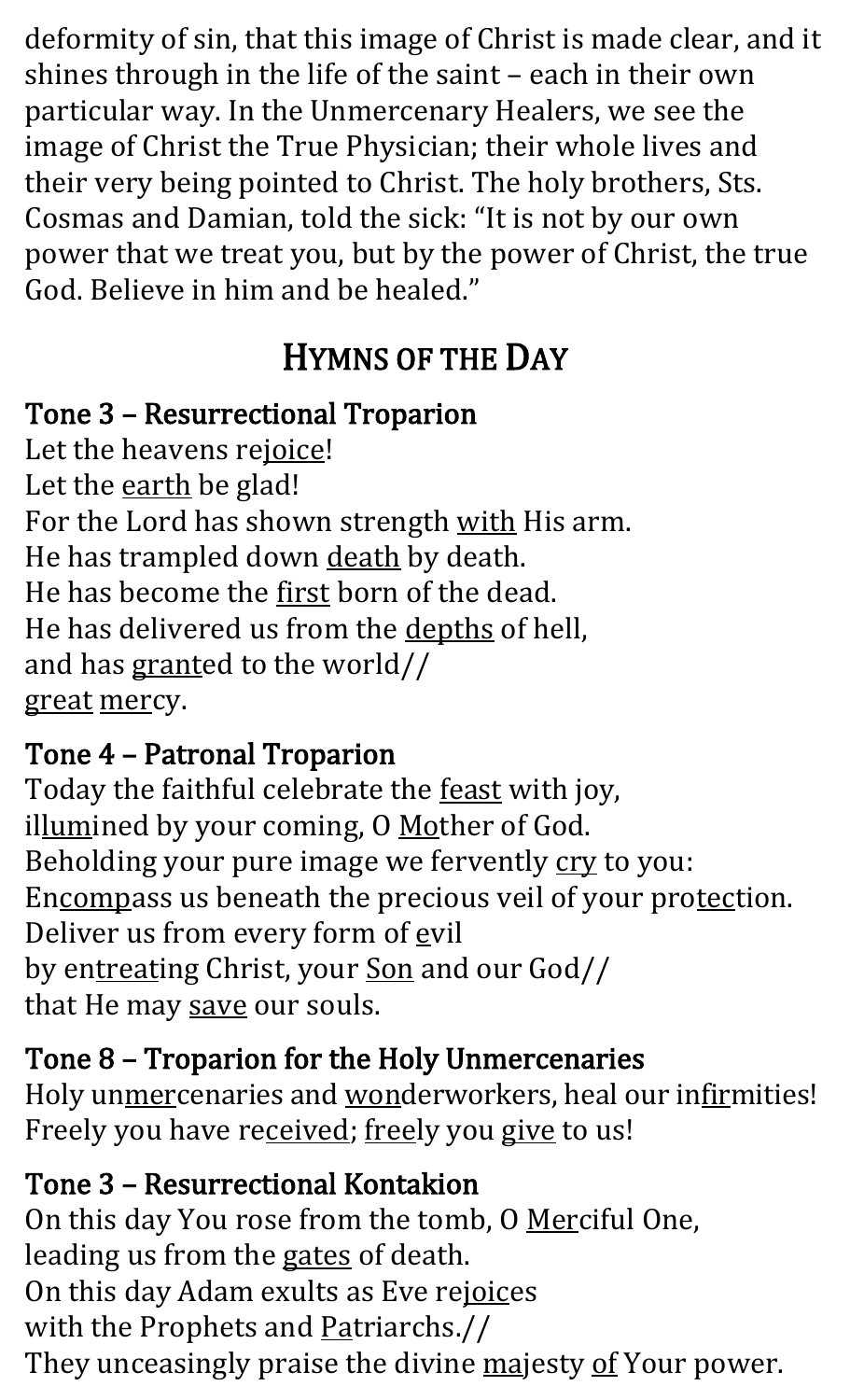#### Tone 2 – Kontakion for the Holy Unmercenaries

Having received the grace of healing, you extend health to those in need. O all-glorious physicians and wonderworkers, by your visitation cast down the audacity of the enemy,// healing the world through your miracles.

#### Tone 3 – Patronal Kontakion

Today the Virgin stands in the midst of the Church, And with choirs of saints she invisibly prays to God for us. Angels and bishops worship.

Apostles and prophets rejoice together,// Since for our sake she prays to the eternal God.

## SCRIPTURE READINGS

#### Tone 3 – Sunday Prokeimenon (Psalm 46)

Sing praises to our God, sing praises! / Sing praises to our King, sing praises!

#### Tone 4 – For the Holy Unmercenaries (Psalm 67)

God is wonderful in His saints, / the God of Israel!

#### Epistle: Galatians 1.11-19 (Sunday)

Brethren: I make known to you that the gospel which was preached by me is not according to man. For I neither received it from man, nor was I taught it, but it came through the revelation of Jesus Christ.

For you have heard of my former conduct in Judaism, how I persecuted the church of God beyond measure and tried to destroy it. And I advanced in Judaism beyond many of my contemporaries in my own nation, being more exceedingly zealous for the traditions of my fathers. But when it pleased God, who separated me from my mother's womb and called me through His grace, to reveal His Son in me, that I might preach Him among the Gentiles, I did not immediately confer with flesh and blood, nor did I go up to Jerusalem to those who were apostles before me; but I went to Arabia, and returned again to Damascus. Then after three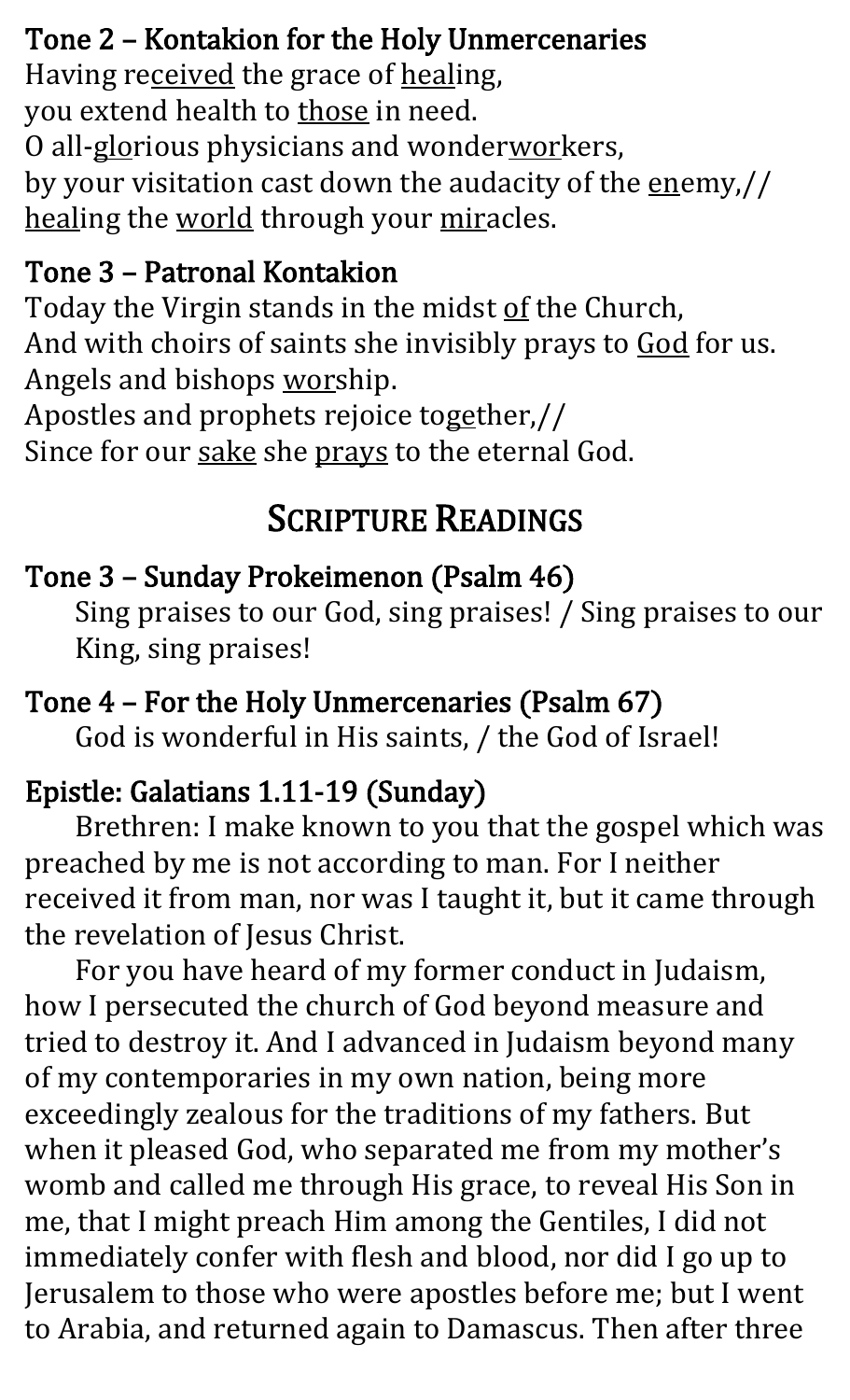years I went up to Jerusalem to see Peter, and remained with him fifteen days. But I saw none of the other apostles except James, the Lord's brother.

#### 1 Corinthians 12.27-13.8 (Holy Unmercenaries)

Brethren: You are the body of Christ and individually members of it. And God has appointed in the church first apostles, second prophets, third teachers, then miracles, then gifts of healings, helping, administrating, and varieties of tongues. Are all apostles? Are all prophets? Are all teachers? Do all work miracles? Do all have gifts of healing? Do all speak with tongues? Do all interpret? But earnestly desire the highest gifts.

And yet I will show you a more excellent way: If I speak with the tongues of men and of angels, but have not love, I have become a noisy gong or a clanging cymbal. And if I have the gift of prophecy, and understand all mysteries and all knowledge; and if I have all faith, so that I could remove mountains, but have not love, I am nothing. And if I bestow all my goods to feed the poor, and if I deliver up my body to be burned, but have not love, I gain nothing.

Love is patient and kind; love does not envy or parade itself; it is not arrogant or rude. It does not seek its own; it is not provoked; it thinks no evil; it does not rejoice in iniquity, but rejoices in the truth. Love bears all things, believes all things, hopes all things, endures all things. Love never fails.

But if there are prophecies, they will pass away; if there are tongues, they will cease; if there is knowledge, it will vanish away.

## Gospel: Luke 8:41-56 (Sunday)

At that time, there came to Jesus a man named Jairus, and he was a ruler of the synagogue. And he fell down at Jesus' feet and begged Him to come to his house, for he had an only daughter about twelve years of age, and she was dying. But as He went, the multitudes thronged Him.

Now a woman, having a flow of blood for twelve years, who had spent all her livelihood on physicians and could not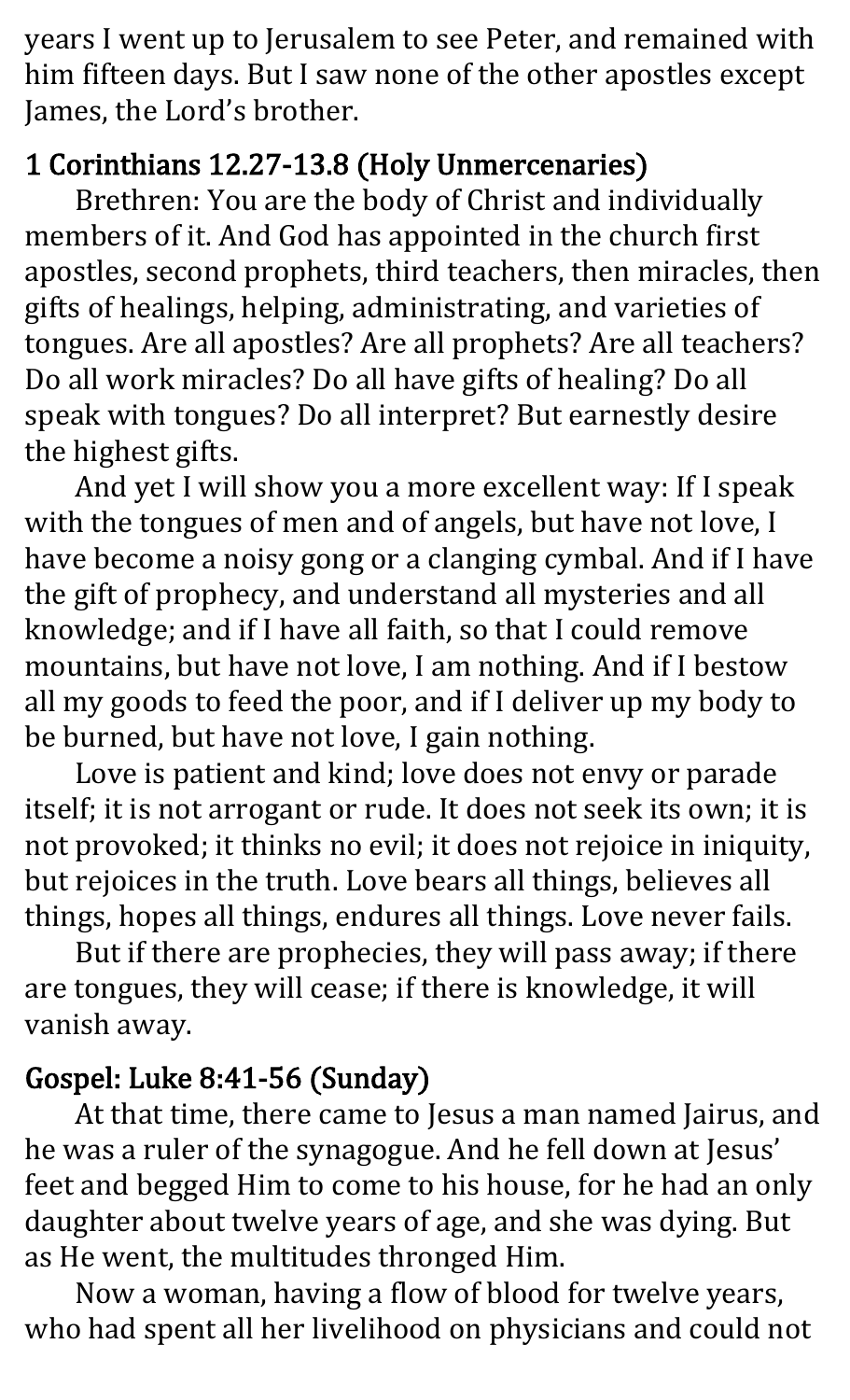be healed by any, came from behind and touched the border of Jesus' garment. And immediately her flow of blood stopped.

And Jesus said, "Who touched Me?"

When all denied it, Peter and those with him said, "Master, the multitudes throng and press You, and You say, 'Who touched Me?'"

But Jesus said, "Somebody touched Me, for I perceived power going out from Me."

Now when the woman saw that she was not hidden, she came trembling; and falling down before Him, she declared to Him in the presence of all the people the reason she had touched Him and how she was healed immediately.

And He said to her, "Daughter, be of good cheer; your faith has made you well. Go in peace."

While He was still speaking, someone came from the ruler of the synagogue's house, saying to him, "Your daughter is dead. Do not trouble the Teacher."

But when Jesus heard it, He answered him, saying, "Do not be afraid; only believe, and she will be made well."

When He came into the house, He permitted no one to go in except Peter, James, and John, and the father and mother of the girl. Now all wept and mourned for her; but He said, "Do not weep; she is not dead, but sleeping."

And they ridiculed Him, knowing that she was dead. But He put them all outside, took her by the hand and called, saying, "Little girl, arise."

Then her spirit returned, and she arose immediately. And He commanded that she be given something to eat. And her parents were astonished, but He charged them to tell no one what had happened.

#### Matthew 10.1, 5-8 (Holy Unmercenaries)

At that time, Jesus called His twelve disciples to Him, and He gave them power over unclean spirits, to cast them out, and to heal all kinds of sickness and all kinds of disease. These twelve Jesus sent out and commanded them, saying: "Do not go into the way of the Gentiles, and do not enter a city of the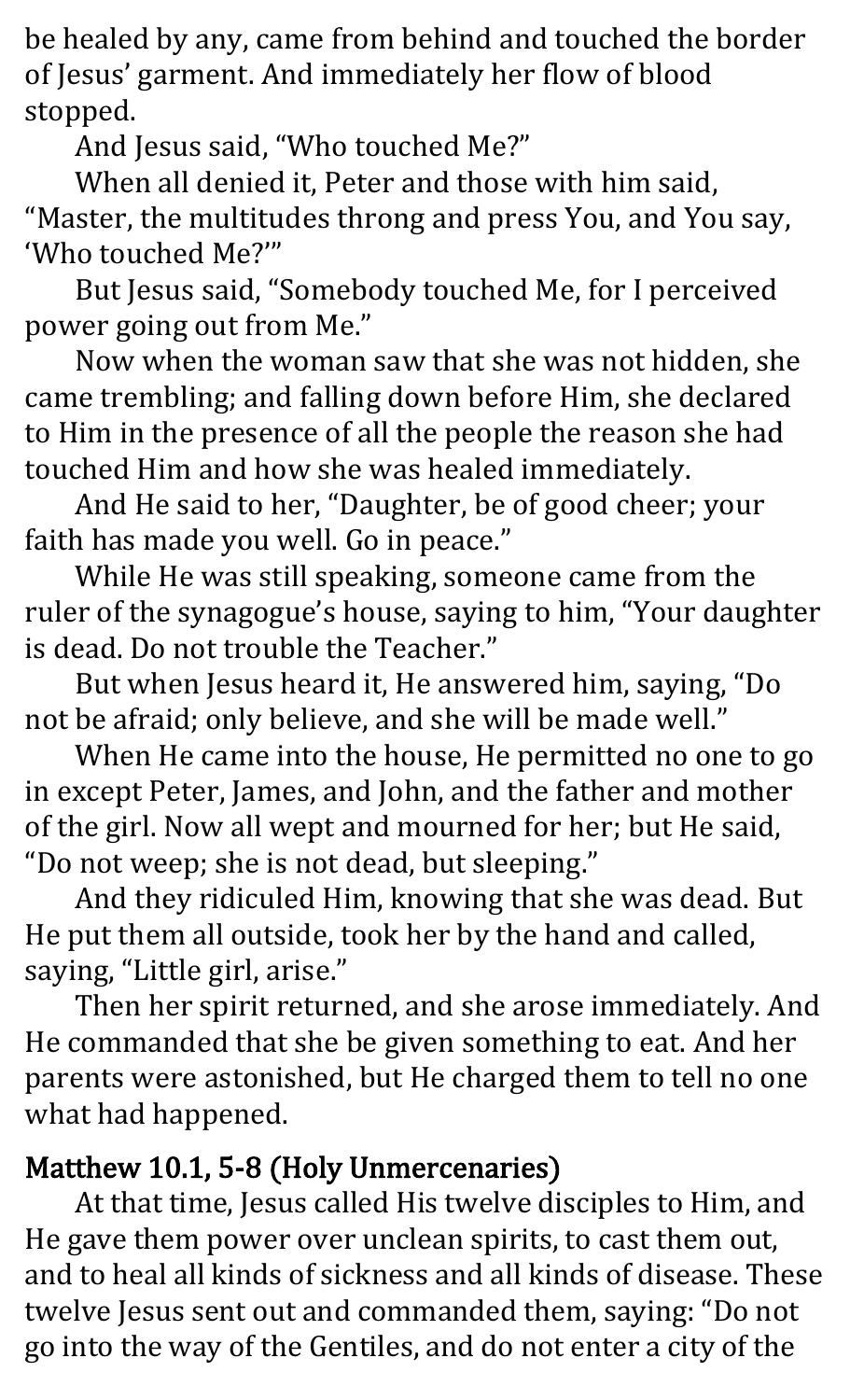Samaritans. But go rather to the lost sheep of the house of Israel. And as you go, preach, saying, 'The kingdom of heaven is at hand.' Heal the sick, cleanse the lepers, raise the dead, cast out demons. Freely you have received; freely give."

## WE REMEMBER IN PRAYER

| N.Dep. Madeline Petri              |                | Evan Shetoha ('63)            |
|------------------------------------|----------------|-------------------------------|
| Juliana Thiel                      |                | Sylvia Naughton ('63)         |
| Constantin Ardeleanu               |                | Boris Sarafin ('84)           |
| <b>Ev.Mem.</b> Ignatil Redka ('38) |                | <b>Anthony Bartosh (2002)</b> |
| Michael Suhorsky ('18)             |                | Anatol Meuch                  |
| Joseph Mizerak ('60)               |                |                               |
| Health &                           | Paula          | Phyllis                       |
| Salvation:                         | <b>Stacey</b>  | Kay                           |
| Mat. Anna                          | Jeramie        | Fred                          |
| Archpr. Peter                      | Olivia         | Larry                         |
| Pr. John                           | Parker         | Rollie                        |
| Pr. Christopher                    | Melissa        | Joseph                        |
| Mat. Jennifer                      | Jonathan       | Martin                        |
| Andrew                             | Matthew        | Alexandra                     |
| Gideon                             | Shaun          | Mark                          |
| Kevin                              | Gail           | Alexa                         |
| $\mathsf{lon}$                     | Maria          | Paula                         |
| Tanya                              | Snezana        | Alexandra                     |
| Jovan                              | Barbara        | James                         |
| Julia                              | Thomas         | Joanne                        |
| Warren                             | Carol          | Ronald                        |
| Carol                              | Jessica        | Michael                       |
| Tom                                | Eduardo        | Joseph                        |
| Elizabeth                          | Christine      | Rachel                        |
| Tina                               | Tom            | Kathleen                      |
| Adam                               | Nicholas       | Paul                          |
| <b>Brittany</b>                    | Natalie        | William                       |
| Jennifer                           | <b>Barbara</b> | Michael                       |
| Lennox                             | Kristin        | Frederick                     |
| Laila                              | Linda          |                               |

\*If you know someone who needs prayer, please give their name to Fr Jacob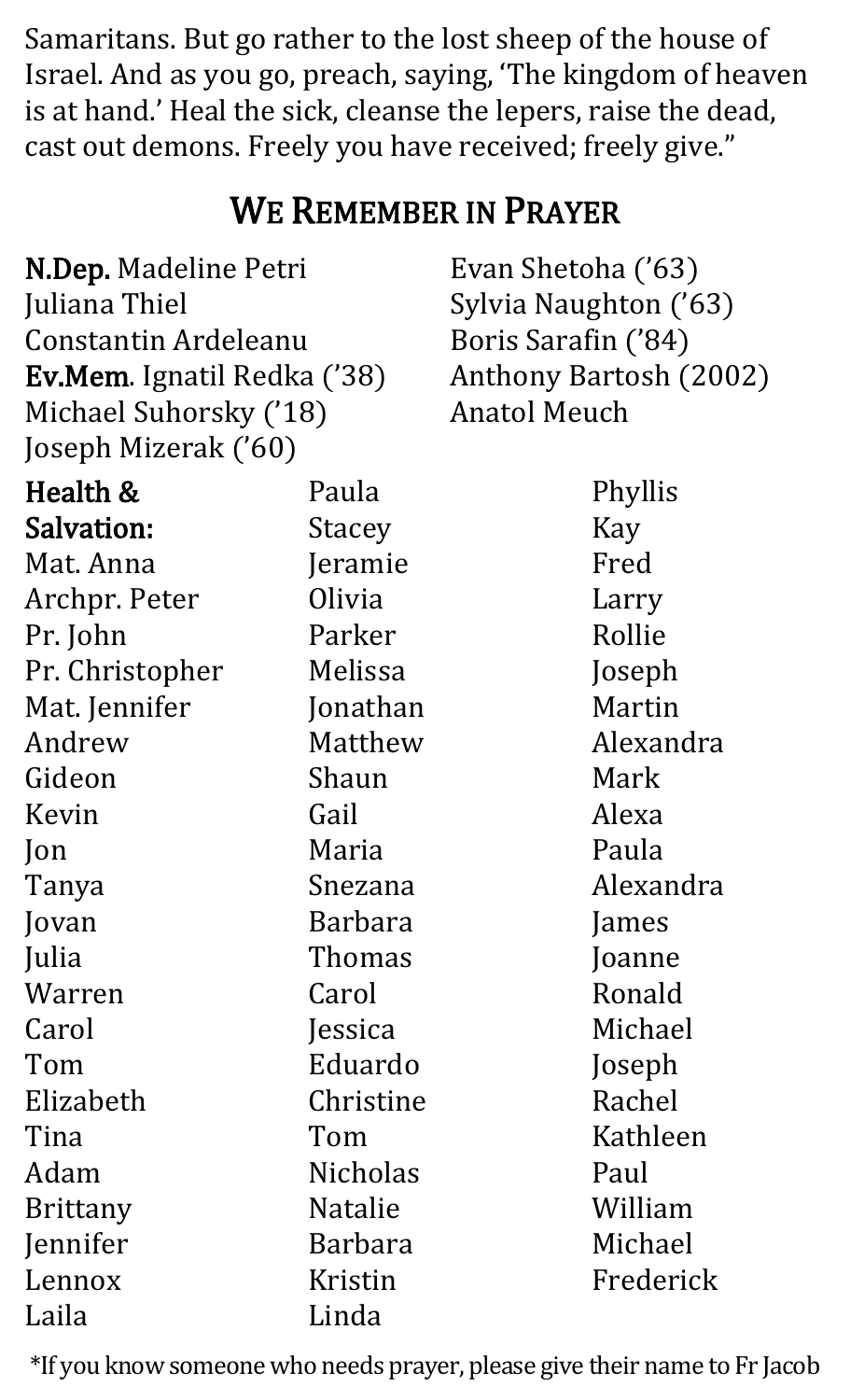## ANNOUNCEMENTS

Today at 4pm in the Church Hall, O-Club is hosting a Trivia fundraiser for the hurricane relief efforts of IOCC.

At Bible Study this week we will discuss Exodus 29-32.

Our Church will provide lunch for Feeding the Flock this Saturday, November 9. Please see Valerie McMullan or Mary Ann Bertram if you are able to help either Friday or Saturday.

Next Sunday @ 12:30pm, Descent of the Holy Ghost will hold its annual Thanksgiving Dinner. Adults: \$15; Students \$7; Under 7: free! Call Judi @ 781-9829 to reserve a seat.

Order forms for our Thanksgiving Bake Sale are available now in the narthex. Orders are due by Nov 20 and will be available for pick-up during coffee hour on Sunday, Nov 24. Consider donating supplies (flour, butter, eggs, sugar...) or putting in time in the kitchen Nov 21-23, 10am-4pm.

The Women's Book Group is reading The Illumined Heart by Frederica Matthewes-Green. Copies are available in the bookstore. Discussion is Nov 16. See Mat. Jenna for info.

This month we are collecting for the Winfield Food Pantry.

#### Mark your calendars:

- Nov 6: Bible Study @ 7pm
- Nov 7: Faith Enrichment @ 10am
- Nov 8: Divine Liturgy at Archangel Michael Church in Burbank for their parish feast day @ 9:30am
- Nov 9: Feeding the Flock at First Presbyterian Church in Merrillville @ 9am
- Nov 15: First day of Advent
- Nov 16: Women's Book Group @ 10am

Last week's offerings to the Lord: \$1,510